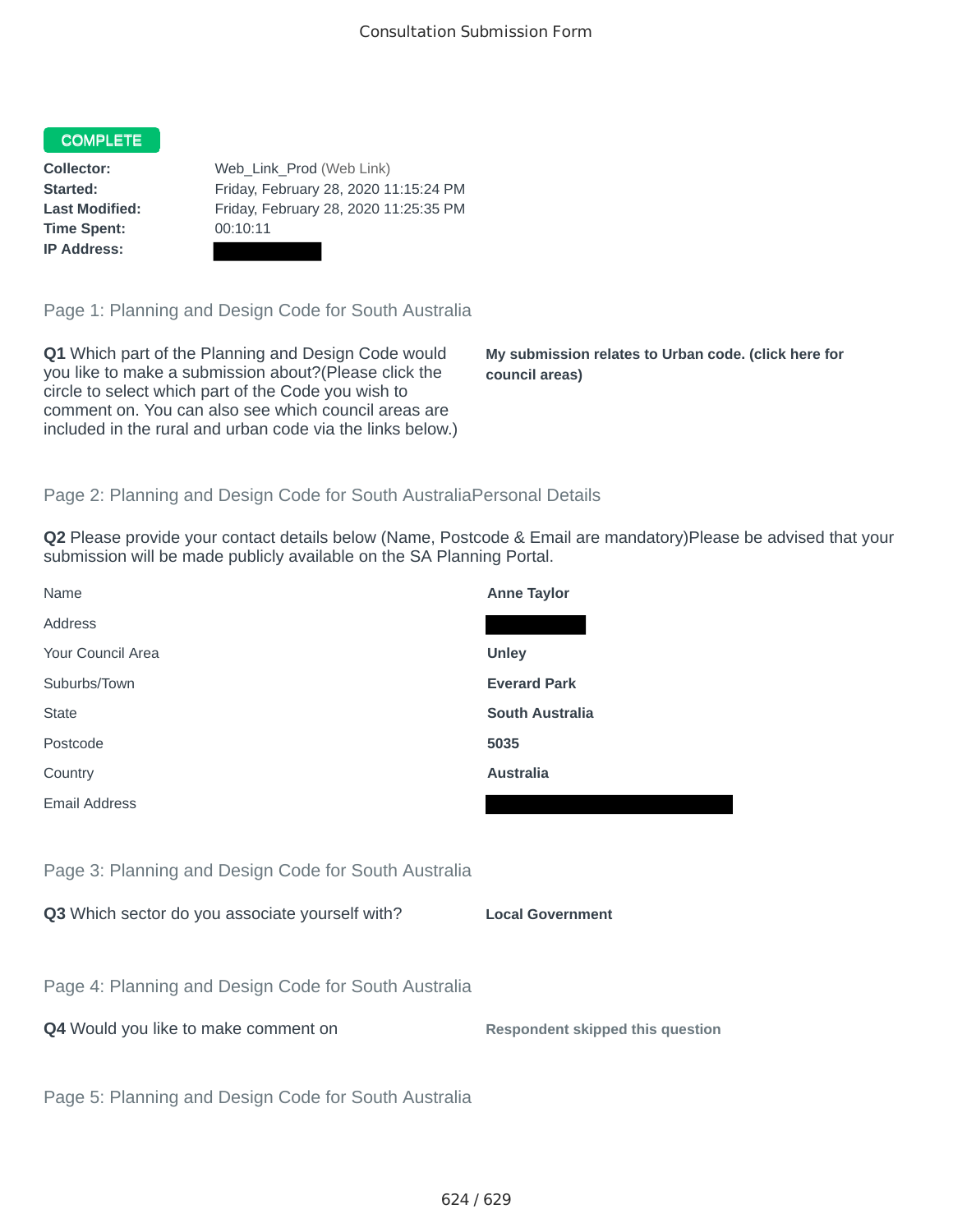## Consultation Submission Form

| Q5 Enter your feedback for Rules of Interpretation                                                              | <b>Respondent skipped this question</b> |
|-----------------------------------------------------------------------------------------------------------------|-----------------------------------------|
| Q6 Enter your feedback for Referrals                                                                            | <b>Respondent skipped this question</b> |
| <b>Q7</b> Enter your feedback for Mapping                                                                       | <b>Respondent skipped this question</b> |
| Q8 Enter your feedback for Table of Amendments                                                                  | <b>Respondent skipped this question</b> |
| Page 6: Planning and Design Code for South Australia                                                            |                                         |
| Q9 Please enter your feedback for overlaysclick next at<br>the bottom of the page for next topic                | <b>Respondent skipped this question</b> |
| Page 7: Planning and Design Code for South Australia                                                            |                                         |
| Q10 Please enter your feedback for zones and<br>subzonesclick next at the bottom of the page for next<br>topic  | <b>Respondent skipped this question</b> |
| Page 8: Planning and Design Code for South Australia                                                            |                                         |
| Q11 Please enter your feedback for general policyclick<br>next at the bottom of the page for next topic         | <b>Respondent skipped this question</b> |
| Page 9: Planning and Design Code for South Australia                                                            |                                         |
| Q12 Please enter your feedback for Land use<br>Definitionclick next at the bottom of the page for next<br>topic | <b>Respondent skipped this question</b> |
| Page 10: Planning and Design Code for South Australia                                                           |                                         |
| Q13 Please enter your feedback for Admin<br>Definitionsclick next at the bottom of the page for next<br>topic   | <b>Respondent skipped this question</b> |

Page 11: Planning and Design Code for South Australia